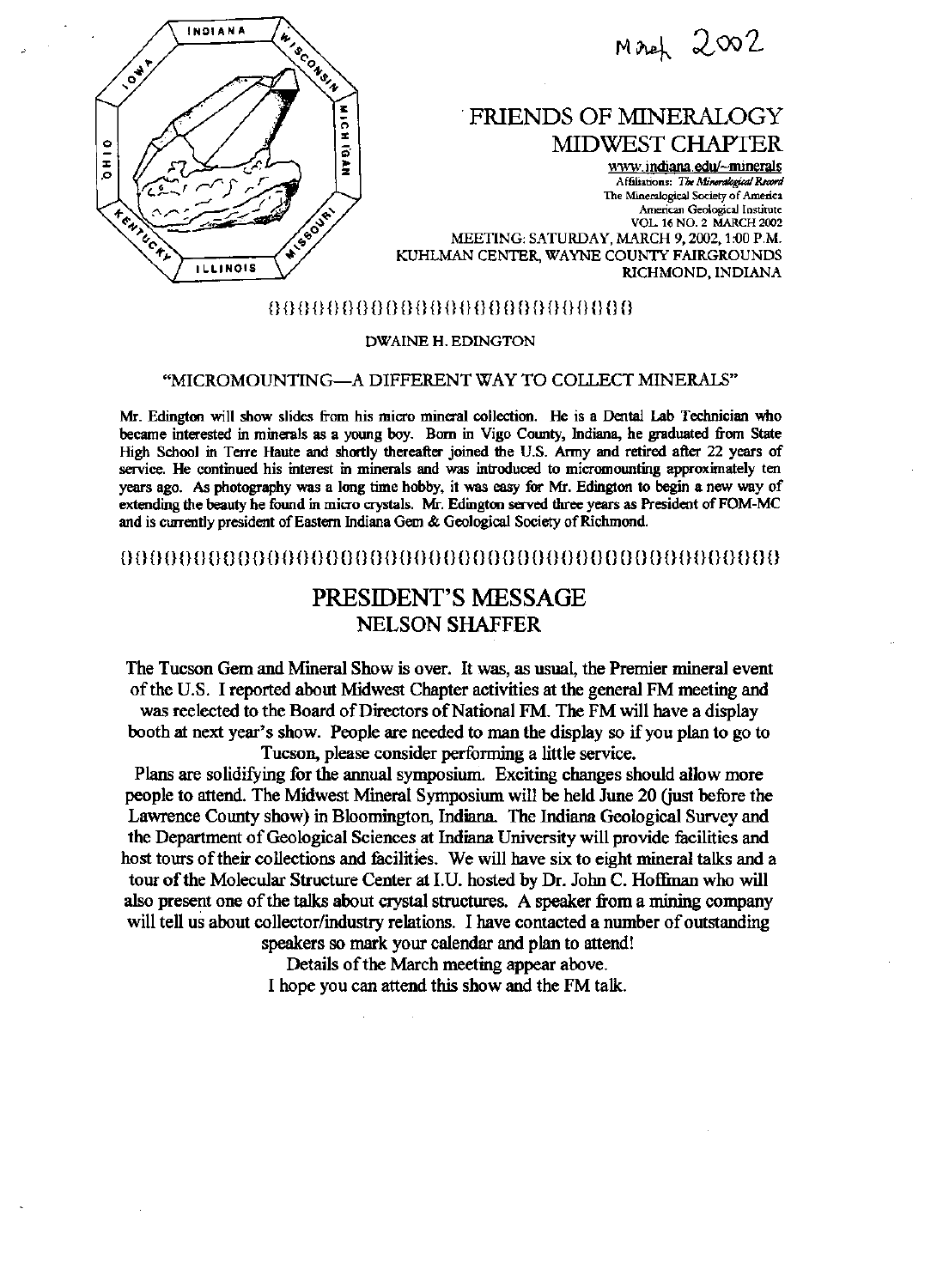### FRIENDS OF MINERALOGY-MIDWEST CHAPTER PAGE 2

### MINUTES OF THE MEETING JANUARY 13, 2002

Dwaine Edington, President 1999-2001, opened the meeting of the Midwest Chapter. There were nine members and three guests present. The president called for a motion to accept the minutes of the November meeting as it appeared in the newsletter. Fred Lewis made the motion and it was seconded by David Straw. Accepted.

Lorraine Wright, Treasurer, reported on the club's treasury. She reported a balance of \$776.71. There were no questions, additions or conections. The report was accepted as read.

President Edington introduced our new president for 2002, Nelson Shaffer. Mr. Shaffer thanked the past and present officers for their support of Friends of Mineralogy.

Our president then outlined plans for the upcoming year. He announced that the Symposium, after conferring with the Committee-Henry Barwood and Ernie Carlson-would continue. It will be held on Thursday, June 20, 2002. There will be five or six speakers with Open House at Indiana Geological Survey and the mineral research area of Indiana Department of Geological Sciences. Facilities and tours will be free. He requested that members suggest speakers for the Symposium. The talks should be related to Midwest minerals.

The Indiana Academy of Science will sponsor a field trip on April 13. To attend you must be a member of the Academy. Applications are available from Mr. Shaffer.

The president will go to Tucson, Arizona, as representative of the Midwest Chapter and as a member of the Board of Directors.

The Children's Museum in Indianapolis is planning a dinosaur exhibit at the CineDome. Watch for details through the media sources.

The National newsletter will be mailed next week.

The March meeting was brought into discussion. Sponsor club of the show in RIchmond will possibly not rent the conference rooms, therefore, we would not have a meeting place. We can rent the room for \$75.00, but members agreed that this was not acceptable. New location will be considered (Details on page 1.)

The meeting was adjourned.

Kim Greeman, Vice-president for programs introduced our speaker for the day, Professor Enrique Marino, of the Department of Geological Sciences at Indiana University in Bloomington. His topic was "Round objects in rocks - orbicules, concretions, nodules, geodes, agates, pisolites-are not the same." The speakers research aims at understanding water-mineral reaction-transport-stress interactions and their petrological consequences. How agates get their bands turns out to be different from what was thoucht for decades. Understanding why quartz in agates is finely fibrous, we can understand why, say, calcite is sometimes fibrous in sedimentary rceks having nothing to do with agates or basalt. Understanding how agates get their concentric bands has suggested a diagenetic self-onganizational mechanism to account for the mierobanding typical of both banded iron formations and bedded.

#### \*\*\*\*\*\*\*\*\*\*\*\*

#### MEMBERSHIP RENEWALS

Check your mailing label. If 02 does not appear, you have not renewed for the year 2002. The deadline for renewals is January 1 of each year. Dues are considered delinquent if not paid by March I. (Per Constitution-By-Laws Article I Section 3 as revised September 8, 2001) Send your check or money order to our treasurer now. This will be the last newsletter you receive unless renewal is received by March 10

#### 500 EARTH SCIENCES CLUB

President Dee Slater invites members of Friends of Mineralogy-Midwest Chapter to attend the club's next meeting on SUNDAY, MARCH 17, 2002, 2:00 P.M.

#### MR. STEWART WRIGHT DINOSAUR PARK & TRAVELS IN TIE GOBI

Mr. Wright is an internationally recognized published paleontologist The meeting is held at North Eastwood Christian Church, 9425 E. 30<sup>th</sup> Street, Indianapolis (south side of 30<sup>th</sup> St. between Post Rd and Mitthceffer)